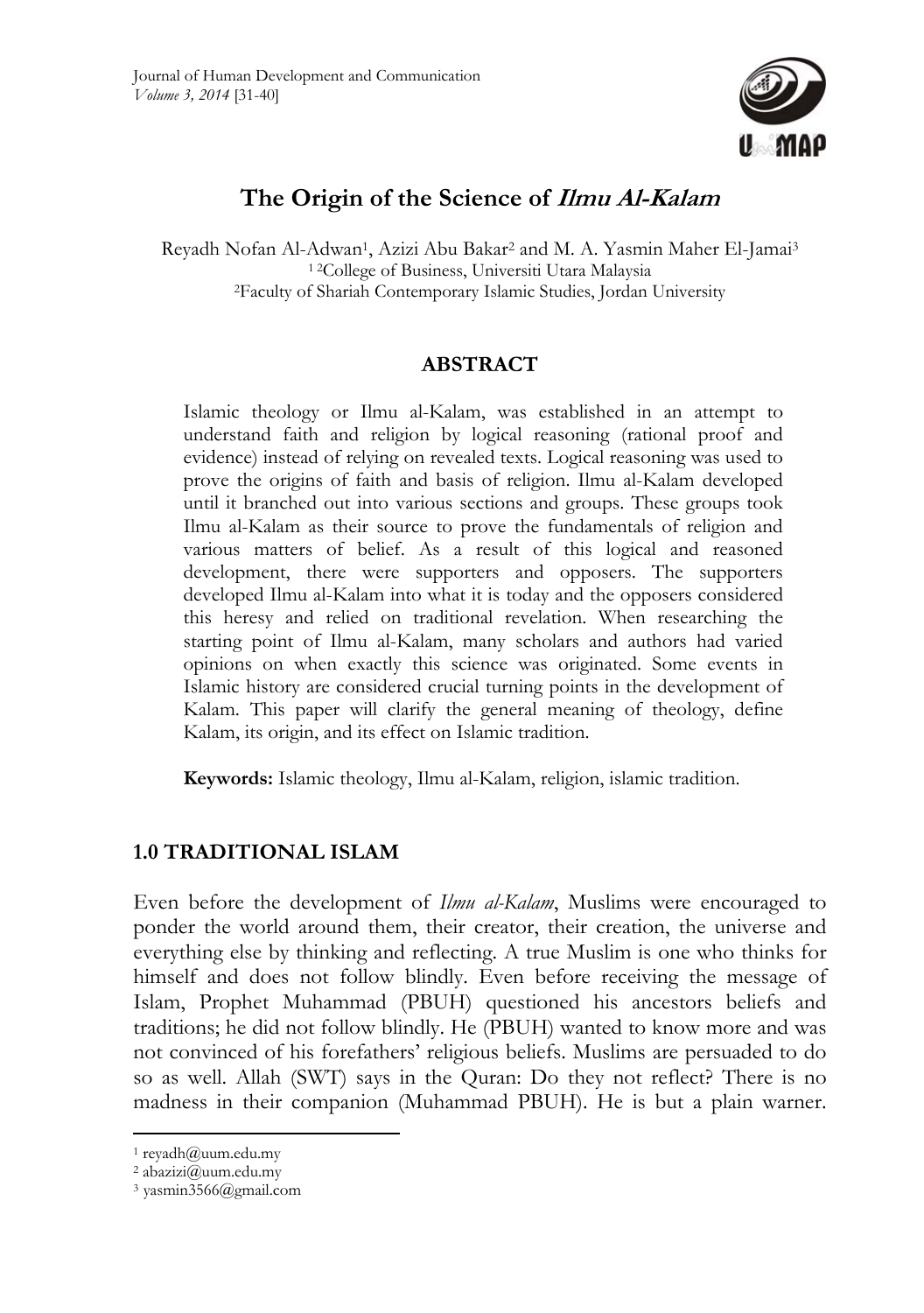[Quran 7: 184] This verse is directed towards the non-believers who questioned the sanity of Prophet Muhammad (PBUH) and the revelation of Islam. Allah (SWT) asks if they reflect and think, because if they did, they would then acknowledge that the message of Prophet Muhammad is a clear and correct one and they should follow it. As long as they confine themselves in their ignorance and restrict their minds, they will never see the truth. In another verse, Allah (SWT) says: It is He Who has created you from a single person (Adam) and has given you a place of residing (on the earth or in your mother's wombs) and a place of storage [in the earth (in your graves) or in your father's loins]. Indeed, we have explained in detail our revelations (this Quran) for a people who understand. [Quran 6: 98] In this verse, Allah (SWT) says that the Quran is a book of intelligence and thought; it was revealed for people who think, understand and ponder.

 The reference of the mother's womb and grave is very significant here, Allah (SWT) reminds us that a human's life begins in the womb of their mother and ends in the grave and throughout their life and they are residing on Allah's (SWT) land and relying on His bountiful creations. If the verses in the Quran were thought of deeply enough, they would ease the heart, mind and soul. In *Surah Muhammad*, Allah (SWT) asks whether or not human beings think deeply about the Quran and its meaning, whether they ponder the words and unique verses, or are their hearts locked up from comprehending and appreciating the truth in it. Do they not then think deeply in the Quran or are their hearts locked up (from understanding it?) [Quran 47: 24] If one thinks about the meaning of the Quran deeply enough, their heart and mind will accept the truth easily. If any human, Muslim or non-Muslim read the Quran with the intent of understanding its profound and eloquent words and imagery, they would simply believe in Islam and Prophet Muhammad's message. Allah (SWT) says: ((Had We sent down this Quran on a mountain, you would surely have seen it humbling itself and rent asunder by the fear of Allah. Such are the parables which We put forward to mankind that they may reflect.) [Quran 59: 21] This verse signifies the simple truth that a person discovers in the Quran.

It's powerful enough to make even the deeply rooted mountains humble themselves to the magnificence and power of the words in the Quran. If Allah's (SWT) message is this powerful then human beings, who are Allah's (SWT) creation, should also contemplate its meaning. After the development of *Kalam*, Muslim philosophers also emphasize the importance of reflecting on the meanings of the Quran. Ibn. Rush, a philosopher who wrote on the Quranic methods of proving the beliefs of the Islamic faith, states: 'The whole Quran is an invitation to reflect and draw lessons and directs attention to the methods of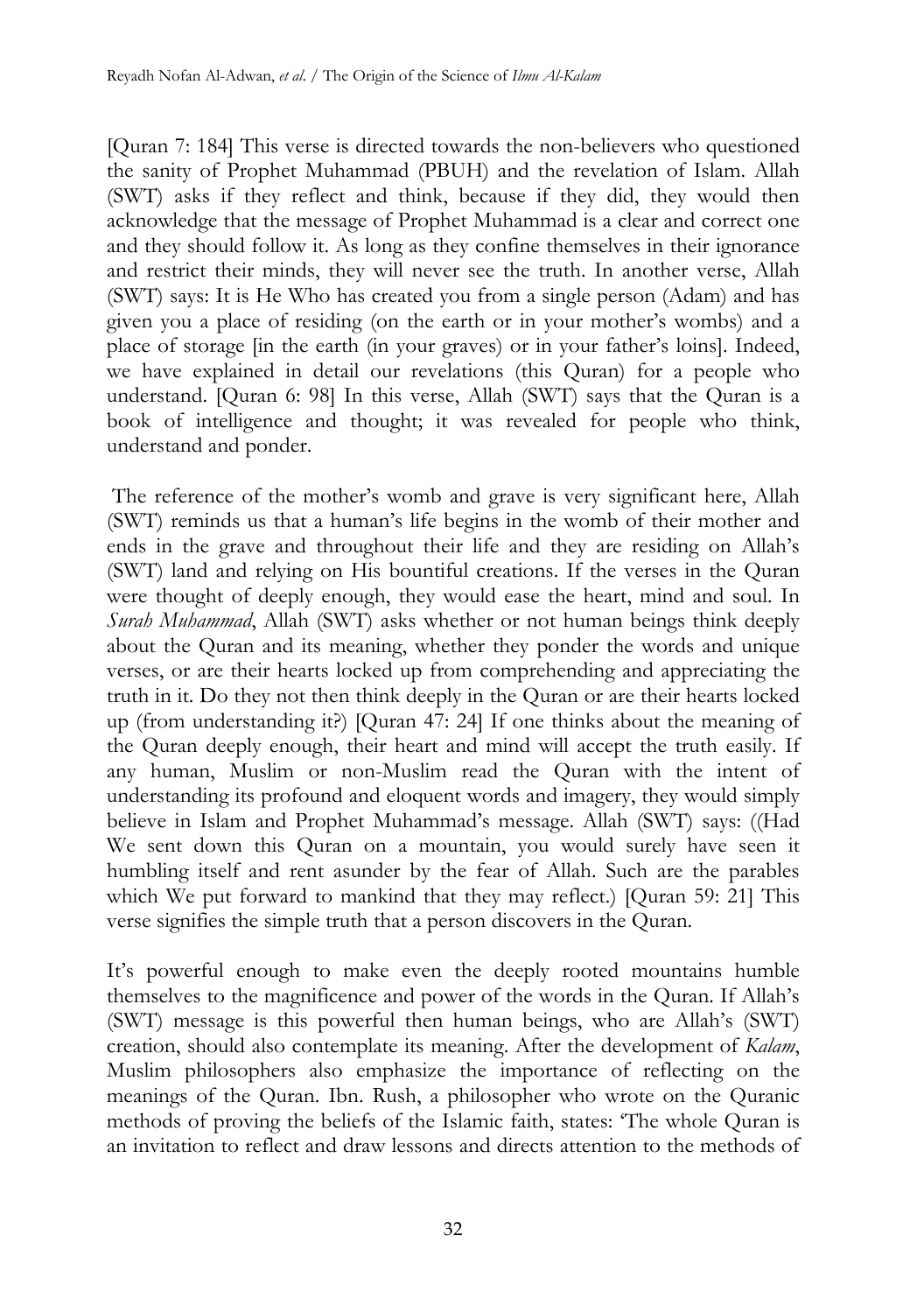reflection'. (Nasr & Leaman, 1996) Philosophers recognized the depth and clarity of the Quran and its intellectual meaning.

## **2.0 DEFINITION OF THEOLOGY**

Theology plainly means: rationality towards understanding God. After researching various sources for the exact definition of theology, the following stand out the most:

- 1. "(a) The study of the nature of God and religious truth: rational inquiry into religious questions; (b) a system or school of opinions concerning God and religious questions" (Houghton Mifflin Company) (Geroge, 2006)
- 2. "(a) The rational and systematic study of religion and its influences and the nature of religious truth (WorldNet) (Geroge, 2006)
- 3. "The study of religious of faith, practice and experience; especially the study of God and of God's relation to the universe." (Merriem Webster Inc.)
- 4. "A discipline of religious thought that is restricted in its narrower sense, because of its origination and format, to Christianity but that may be applied in a broader sense because of its themes, to other religions. The themes of theology are God, mankind, the world, salvation and eschatology." (Britannica)

These varied definitions all point out the use of rationality towards understanding God and religion in a simple and sensible way. The beginning of Islamic theology can be referred back to the period of the Rightly Guided Caliphs, following the death of Prophet Muhammad (PBUH). More detail on the beginning of *Kalam* in the Islamic society will be mentioned later on. *Kalam* is used to refer to the logical approach Muslims took to better understand Islam, the Quran, its meaning and various controversial issues. *Kalam* was developed to answer specific questions that revealed texts could not answer. "*Al-Kalam* is a *masdar* or verbal noun of *takallam, yatakallamu*. Though basically meaning, "to speak intelligibly" (*nutqun mufhim*)." (Wolfson, 1976) At the time of the early Muslims, information was communicated and knowledge was passed on orally (al-Faruqi, 1986) Those who thought logically about God and the religion spoke in an eloquent and intellectual way in order to appeal to the Muslims and non-Muslims who were interested in learning more about Islam and its teachings.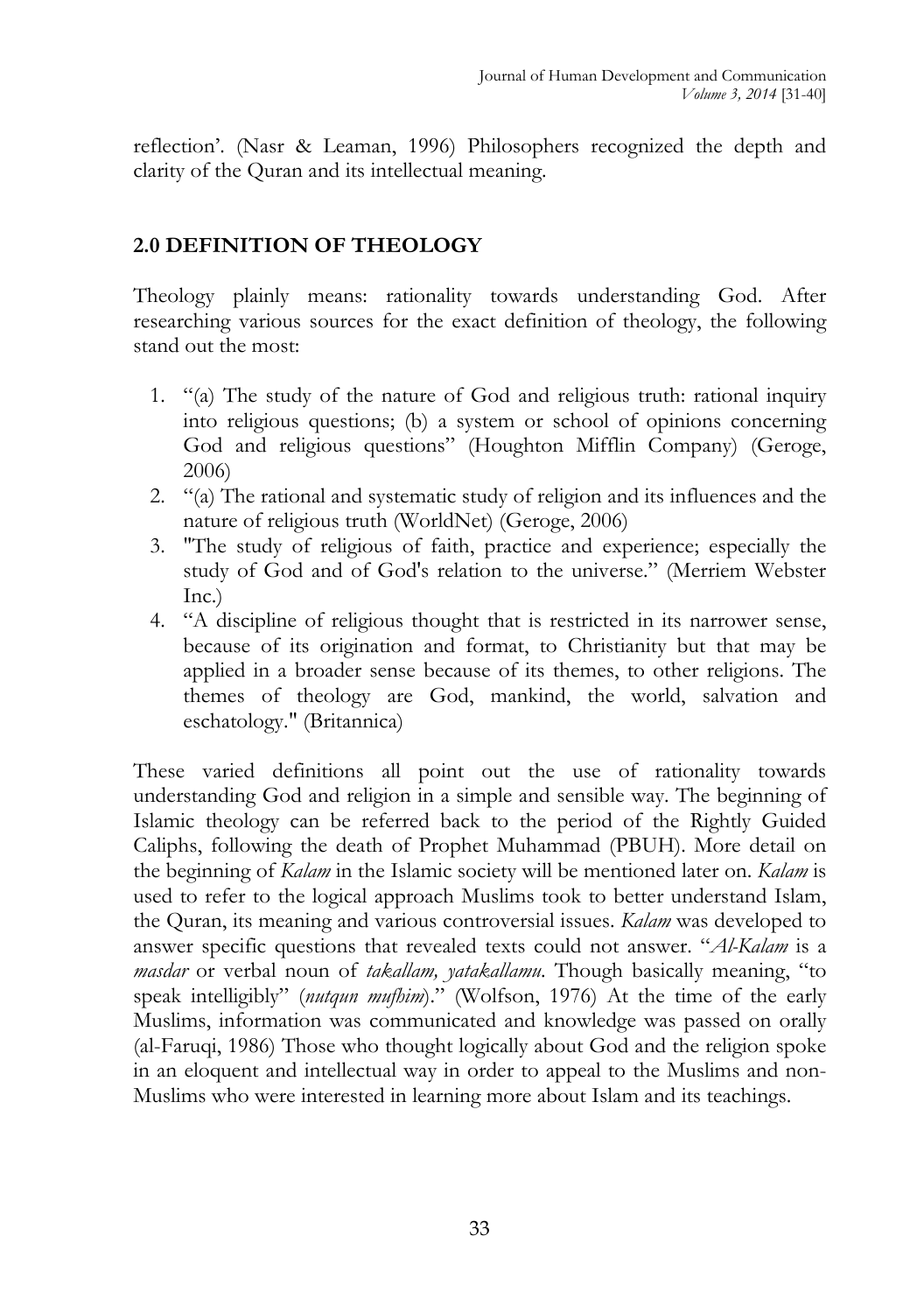The means of debating, teaching and communicating information was referred to as *Khutbah* and it was the primary method used for discussion. (Al-Faruqi, 1986) According to Wolfson, *Kalam* accurately means: 'speech' or 'word," is used in Arabic translations of the works of Greek philosophers as a rendering of the term logos in its various senses of 'word,' 'reason' and 'argument'." (Wolfson, 1976) *Kalam* is literally spoken word but is provides logical reasoning and arguments confirming and clarifying the information in the Quran and the Sunnah of Prophet Muhammad (PBUH). Those who practice *Kalam* are referred to as "*mutakkallimun* (singular: *mutakallim*)." (Wolfson, 1976) *Mutakallimun* divided the *Kalam* school of thought into three disciplines: (Boer, 1970).

- 1. *Usul-al- din* (Fundamentals of Religion);
- 2. *Usul/Ilm al-Tawhid* (Fundamentals of Monotheism); and
- 3. *Falsafah* (Philosophy).

In the following quotation, Frank explains that *Kalam* is more than just simple speech. He explains that it encompasses looking, considering, thinking, contemplating, analyzing, reflecting and finally inferring or coming to a conclusion. This highlights the importance of critical and thoughtful thinking before simply coming to a conclusion. If *Kalam* was based on what people thought, without deep consideration and the process mentioned above, then many people would have their own individual opinion, which will take away from the importance of the Quran and revealed texts. "Fundamental to its use to name the discipline and the literature with which we are concerned, is the occurrence of *al-Kalam* when it is equivalent to and may be substituted for al-Nazar (looking at, considering), which, when employed as a formal term in these contexts, is analyzed as *'al-fikra', 'al-tafakkur'* and *'al-ta'ammul* (to "thinking," "cogitating" and "reflecting)" and sometimes also as *'al-Istidlal'* ("to inter," "to draw a conclusion"). (Frank, 1992) Laterin history, by the fifteenth century, an Islamic scholar and philosopher by the name of Ibn. Khaldun defined *Kalam* as a "science that involves arguing with rational proofs in defense of articles of faith and refuting innovators who deviate in their dogmas from the doctrines of the early generations and the people of tradition. The core of these dogmas is the oneness of God." (Souaiaia, 2007). This clarification on the discipline was necessary for Muslims to understand that they had to be careful when rationalizing the religion, since over rationalizing may diverge someone from the actual belief in Allah and Islam. Boer best summarizes *Kalam* in the quotation below: "Therefore the science of *Kalam* began, meaning 'an assertion, expressed in logical or dialectic fashion, whether verbal or written, a *Kalaam* and those who advanced such assertions were called *Mutakallimun*. The name was transferred from the individual assertion to the entire system and it covered also the introductory, elementary observations on Method and so on. Our best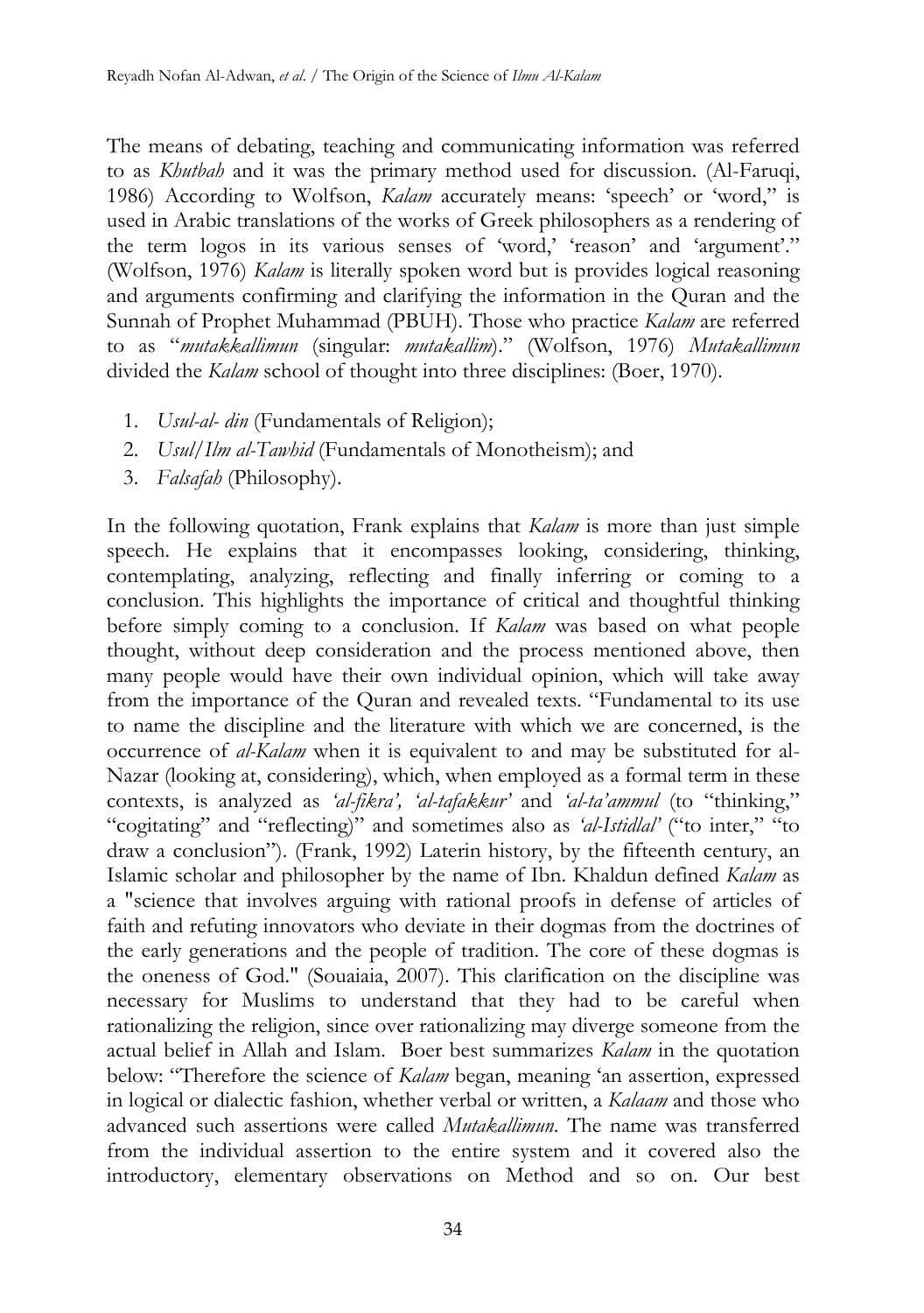designation for the science of *kalam* is "Theological Dialectics" or simply "Dialectics"; and in what follows we may translate *Mutakallimun* by 'Dialecticians'. (Boer, 1970).

#### **3.0 EARLY KALAM**

The death of Prophet Muhammad (PBUH) was a critical event in Islamic history. It is considered to be the spark that lit up the path of *Ilmu al-Kalam*. Prior to the Prophet's death (PBUH), Muslims learned from one another, references were not prevalent. "Not much was learned in the east at that time out of books, any more than it is to-day: more was learned from the lips of the teacher." (Boer, 1970) The message of Islam spread by words spoken, which meant the Muslims engaged their minds and used their knowledge to convey the belief and understanding they had of Islam. Their main reference was, and still is to this day is, the Quran and the Sunnah of Prophet Muhammad (PBUH). (Boer, 1970) Referring to the Quran and Sunnah was crucial but was not sufficient enough to answer certain questions.

After the Prophet's death (PBUH), the Muslims split into two clear groups. The first group followed an integrated system of belief based on the teachings in the Quran and consisted of early Muslims, who are also referred to as traditional Muslims (Nasr & Leaman, 1996). The second group consisted of the heresies, those who started questioning and inquiring about the details in the Quran. (Wolfson, 1976) "The early Muslims, in trying to explain the articles of faith, at first quoted verses from the Koran and reports from the Sunnah. Later, when differences of opinion occurred concerning details (*tafasil*) of these articles of faith, "argumentation framed by the intellect (*al-'Aql*) began to be used in the addition to the evidence derived from tradition and in this way the science of *Kalam* originated." (Wolfson, 1976) referring to the Quran was significant, but when they referred to it, they started questioning and thinking about Allah (SWT), the world around them and their creation. They started demanding logical reasons for their beliefs and practices. "In the Koran there had been given to Muslims a religion, but no system, precepts but no doctrines. (Boer, 1970) The first believers of the Prophet Muhammad (PBUH) accepted the message of Islam and believed in it easily because everything was direct and clear, they lived and witnessed the unfolding and development of Islam in, it was so clear to them that they accepted it and grew with it. The spread of the Islamic empires into various landscapes and areas caused Muslims to question their lifestyles and whether or not Islam had an answer for them. The expanding to new areas and various landscapes, surround Medina, Muslims were living a completely different way of life.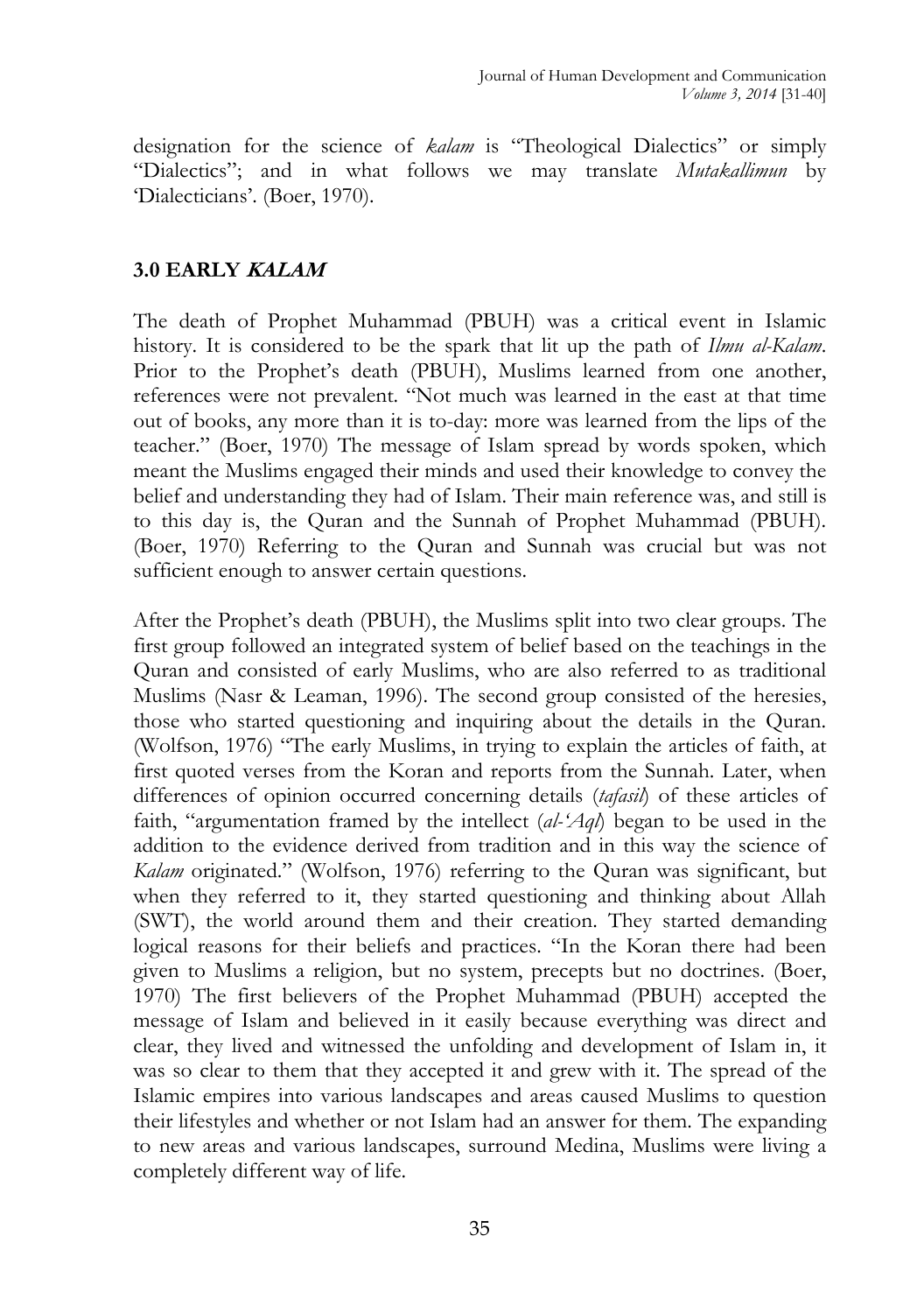Their surroundings, irrigation, business dealings and general way of life were simply different. They felt that their way of life required specific answers since it was much different than the life of those Muslims living in Medina and Mecca. New issues started arising, issues that were not present during the time of Prophet Muhammad (PBUH) and during the rule of the caliphates. "Land tenure, irrigation and intensive agriculture, continuous trade between large urban centers which had hitherto dominated world empires and the physical and social mobility which Islam and the Islamic state brought-all these created problems for which no ready-made answers were available precisely because life in the Peninsula presented no parallel. The new situations called for an intellectual effort to discover the relevance of Islam to them. (Al-Faruqi, 1986) "What is contrary to logic there in was simply accepted by the first believers, without asking questions about the how and why." (Boer, 1970) They did not need to question why a certain verse was recited and why the Prophet PBUH reacted to situations in a certain way. They simply listened, observed, learned and obeyed.

The surrounded now Muslim lands were not present through all of the Prophet's developments and throughout his life, therefore they had various why and how questions which needed answers. Referring to the Quran and Sunnah of the Prophet Muhammad PBUH was simply not enough to answer their questions. They needed someone to analyze what the Quran means and apply it to their own life. They needed Islam to be simplified in order for it to be applicable to their life.

The group of thinkers wanted to translate the words of the Quran into actual instructions, something that can be applied easily and can adapt to the everchanging development and changes in their way of life. The development of this reasoned thinking went into 3 phases, clearly explained by Souaiaia below: "In Islam, it will be shown that there were attempts to adopt reason and discard revelation; that school of thought flourished and then collapsed due to its overconfidence in reason. But the school of traditionalists (revelations-based knowledge) also failed to create the responsible believer. Hence, the emergence of a third position that relied on both reason and revelation to explain the world and that which is beyond this world to adherents" (Souaiaia, 2007).

The first attempt suggested disregarding the revealed texts, referring to the Quran and relying solely on reason and logic to answer their questions. However, this attempt failed because guidelines were not set. Since they disregarded the most important text to Islam, the Quran, they were lost and deviated away from the core principles of Islam. The second attempt was to rely on revelations as the one and only source of knowledge and understanding, however this was difficult because the Muslims did not fully understand why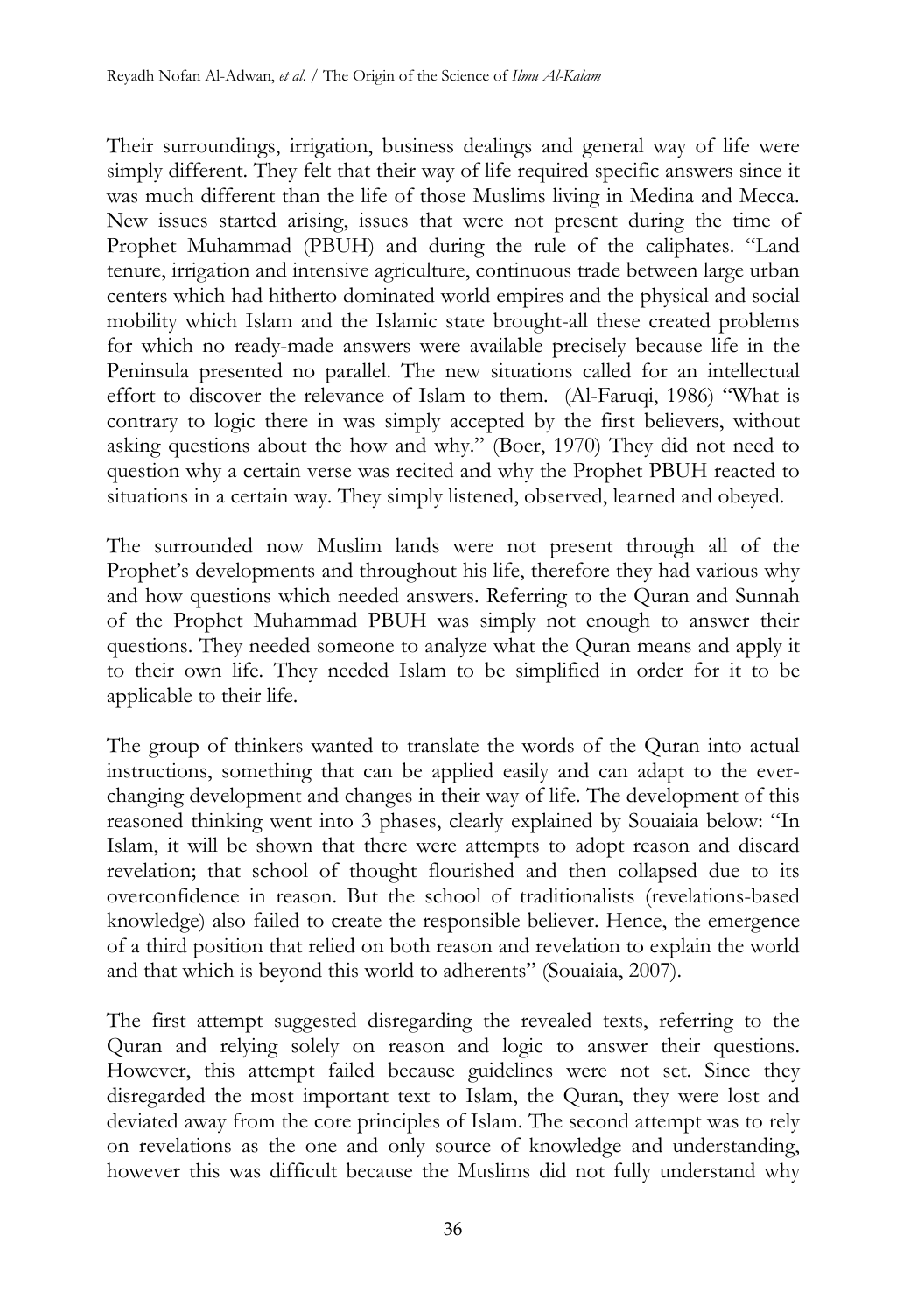and how things were the way they are. They needed answers to ease their understanding of the revealed texts.

A traditional reliance on revealed texts made it hard to follow the religion properly. The third position was the successful on. It relied on both revealed and reason to come to a logical understanding. The reliance on the Quran and Sunnah of Prophet Muhammad (PBUH) made it easier for them to refer back and ensure they do not deviate away from the principles of Islam. The Quran was a reference and a guide. This approach was successful because it was moderate; it was not too rational and was not too traditional. Al-Ghazali refers to the revealed Islamic knowledge as *Fiqh*. He describes *Fiqh* as 'the root of all the traditional sciences. Wolfson, 1976, says that the matters of traditional and philosophical sciences complete each other.

The situations that lead to the development of *Kalam* are expected since the human being has a mind and is bound to think. Al-Ghazali is quoted saying, the subject matter of each of these sciences, the problems which they deal with, and the methods of demonstration which they use in solving those problems' all originate in my by reason of his being 'a thinking human being. Wolfson, 1976, the thinking and analyzing is natural, and inevitable of the human to do. Both traditional revealed knowledge and *Kalam* aim at extracting something absent from something that is present today, they "try to derive something unknown from something known." (Wolfson, 1976). According to al-Ghazali, *Fiqh* is "the daily bread of believing souls, while the doctrine is only valuable as a Medicine for the sick." (Boer, 1970) He is emphasizing the importance of general Islamic knowledge among Muslims.

Every Muslim has some idea of what is morally and Islamically right and what is wrong. This knowledge does not have to be learned, however, it is an important part of a proper religious upbringing. Boer metaphorically describes that *Fiqh* is as a crucial aspect of a Muslim's life, as crucial as bread and food is. He also claims that the reference and reliance on doctrine is as rare as taking medicine, which is only needed when one is sick, or far away from faith and belief, someone who is fading away and needs to be reminded of the importance of Islam. According to *Fiqh*, Islam classifies the various Islamic principles into the following categories: (Boer, 1970)

- 1. Acts, the practice which is an absolute duty and is therefore rewarded and the omission of which is punished.
- 2. Acts which are recommended by the law and are the subject of reward, but the neglect of which does not call for punishment.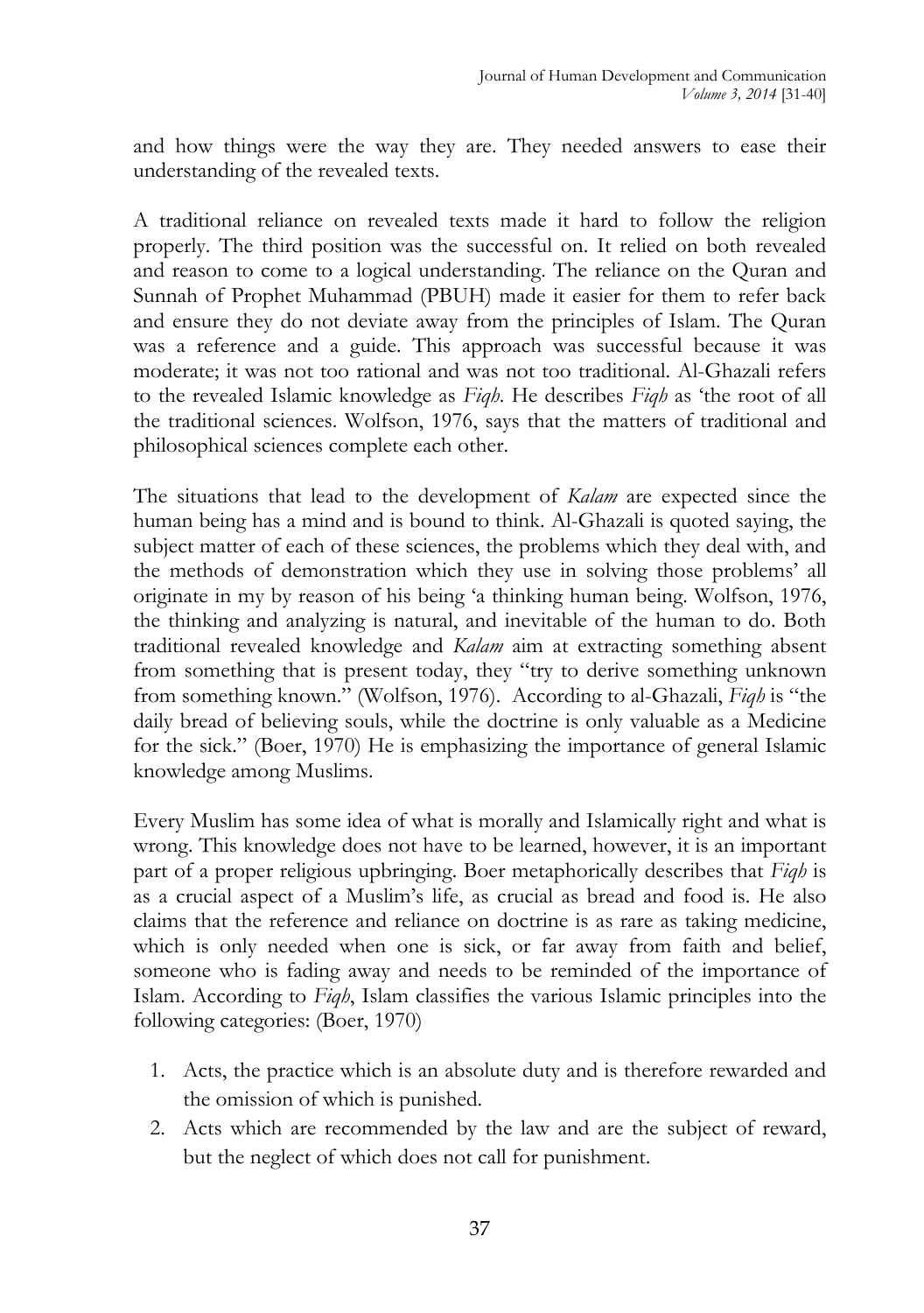- 3. Acts which are permitted, but which in the eyes of the law are matters of difference.
- 4. Acts which the law disapproves of, but does not hold as punishable.
- 5. Acts which are forbidden by the law and which demand unconditional punishment.

What *Kalam* came to answer is the details based on these four classifications. What happens to a sinner, who is really a Muslim and who is not? What can be used to determine the strength of one's faith? Is it possible that the traditional Muslims living at the time of the Prophet experienced everything in their life and what they lived through can be applied to all situations today?

# **4.0 DEALING WITH CAUTION**

*Kalam* provides a logical and reasoned approach to better understand faith; however, many scholars avoid debating these topics since they cause a lot of disagreements and arguments without actually reaching an agreement or common ground (Souaiaia, 2007). These discussions and debates further divide the Muslim community. There are certain topics that should be accepted as they were revealed, since any addition may bring up even more controversial issues that the human mind would want more answers for. The more these issues are discussed, the more the controversy arises. "The introduction of Dialectics into Islam was a violent innovation and it was vehemently denounced by the party of the Tradition. Whatever went beyond the regular ethical teaching was heresy to them, for faith should be obedience and not knowledge." (Boer, 1970) To some traditional scholars, faith is simply obeying the commands of God, without questioning why or how. Since human beings are created to think, that would be impossible, although, we should use our thinking for positive use and avoid deviating from the traditional practices and principles of Islam. Allah (SWT) commanded us to read, in the first verse that was revealed to Prophet Muhammad (PBUH), therefore we must think and obey Allah (SWT), but within certain boundaries.

The first issue that was discussed and looked into was freedom will and whether or not a human has the freedom to do what they will or is their destiny already planned out for them. "In particular, the first question about which there was much dispute, among Muslim scholars was that of the freedom of will." (Boer, 1970) al-Ghazali considered *Kalam* as a collective duty for the Muslim community, but individuals were not obliged. "He wrote, "We turn now to *Ilmu al-Kalam* and say that it has advantages and disadvantages, usefulness and harm. With regard to its usefulness, whenever it is useful it is lawful, commendable or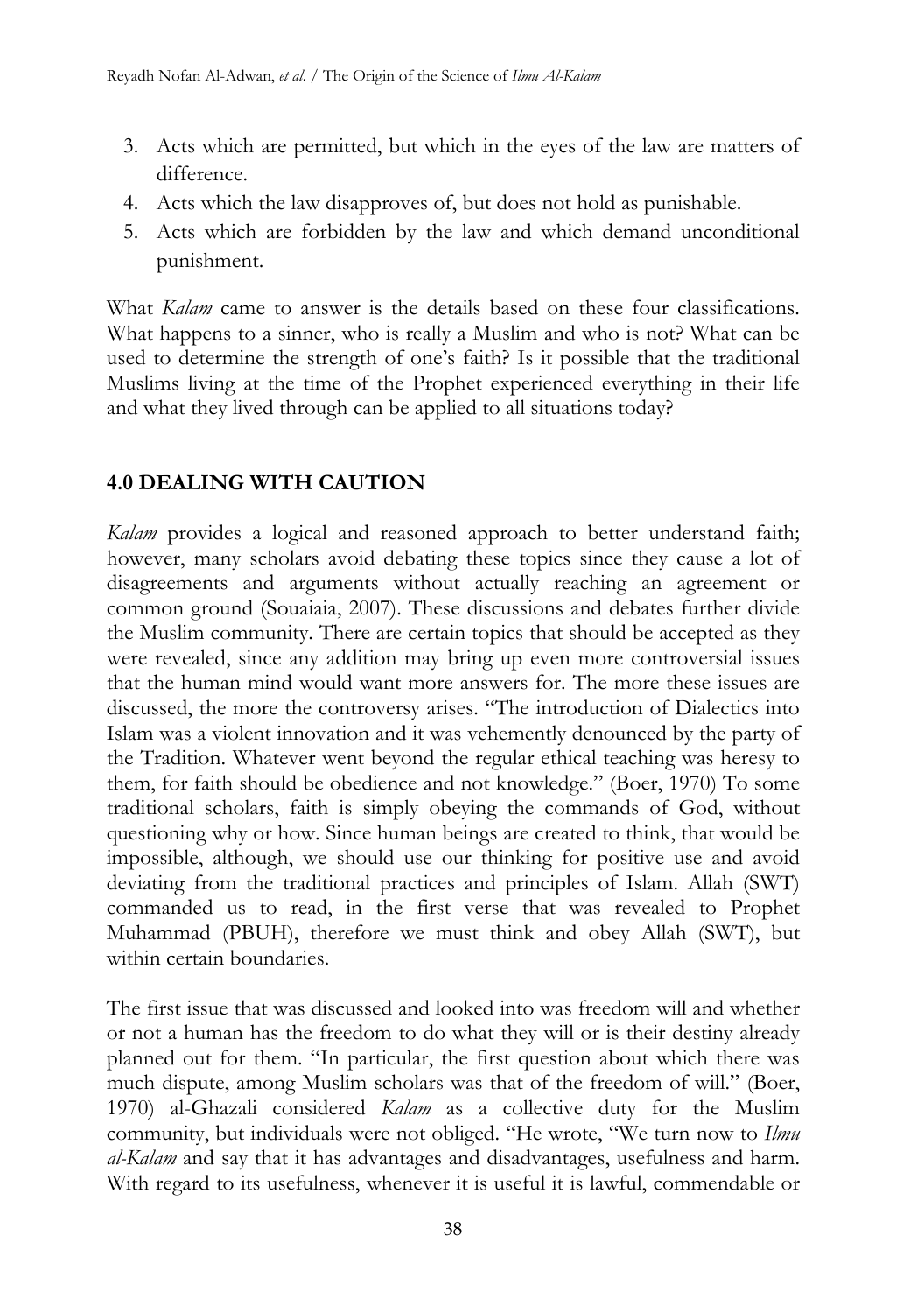obligatory, as the occasion demands. As for its harm, whenever it is harmful it is unlawful; and its harm lies in raising doubts and undermining the articles of faith, removing them from the realms of certitude and decisiveness. These things get lost at first and restoring them by means of proof is dubious and varies among individuals." (Shu'ayb, 2012) Here al-Ghazali states that *Kalam* should be used when it is needed, only. If the issue is better left untouched, then that it should not be discussed.

#### **5.0 CONCLUSION**

The establishment of *Kalam* was needed to answer questions that revealed texts could not answer. The death of Prophet Muhammad (PBUH) is considered to be a major event in the establishment of *Kalam*. The spread of Islam to neighboring lands is also an important aspect in the development of *Kalam. Kalam* answered many inquiries and caused debate and discussion on various issues. Some scholars consider the science of *Kalam* to be dangerous and should be dealt with cautiously. Researching the science of *Kalam* was very difficult at first since I had very little knowledge about the topic. The more articles and books we read, the more confused we got. Learning about this topic encouraged me to look deeper in the abundant history of Islam and its details. This research has taught me an ample amount of information and encouraged me to look deeper into the various groups that developed and enriched this science, the cause for their division and more on the scholars comments regarding *Kalam.*

#### **REFERENCES**

- Boer, D. T. (1970). *The History of Philosophy in Islam. (E. R. B. D., Trans.)* London: Luzac & Company Ltd.
- Britannica. (n.d.). Theology- Encyclopedia Brittanica. Retrieved 2013 April from Encyclopedia Brittanica: http://www.britannica.com/EBchecked/topic/590855/theology.

Faruqi, I. R. (al). (1986). *Cultural Atlas of Islam*. New York: Free Press.

Frank, R. M. (1992). The Science of Kalam. *Arab Sciences and Philosophy*, *2*, 7-37.

Geroge, S. E. (2006). *Religionand Technology in the 21st Century: Faith in the E-World*. Hershey, PA, USA: Information Science Publishing.